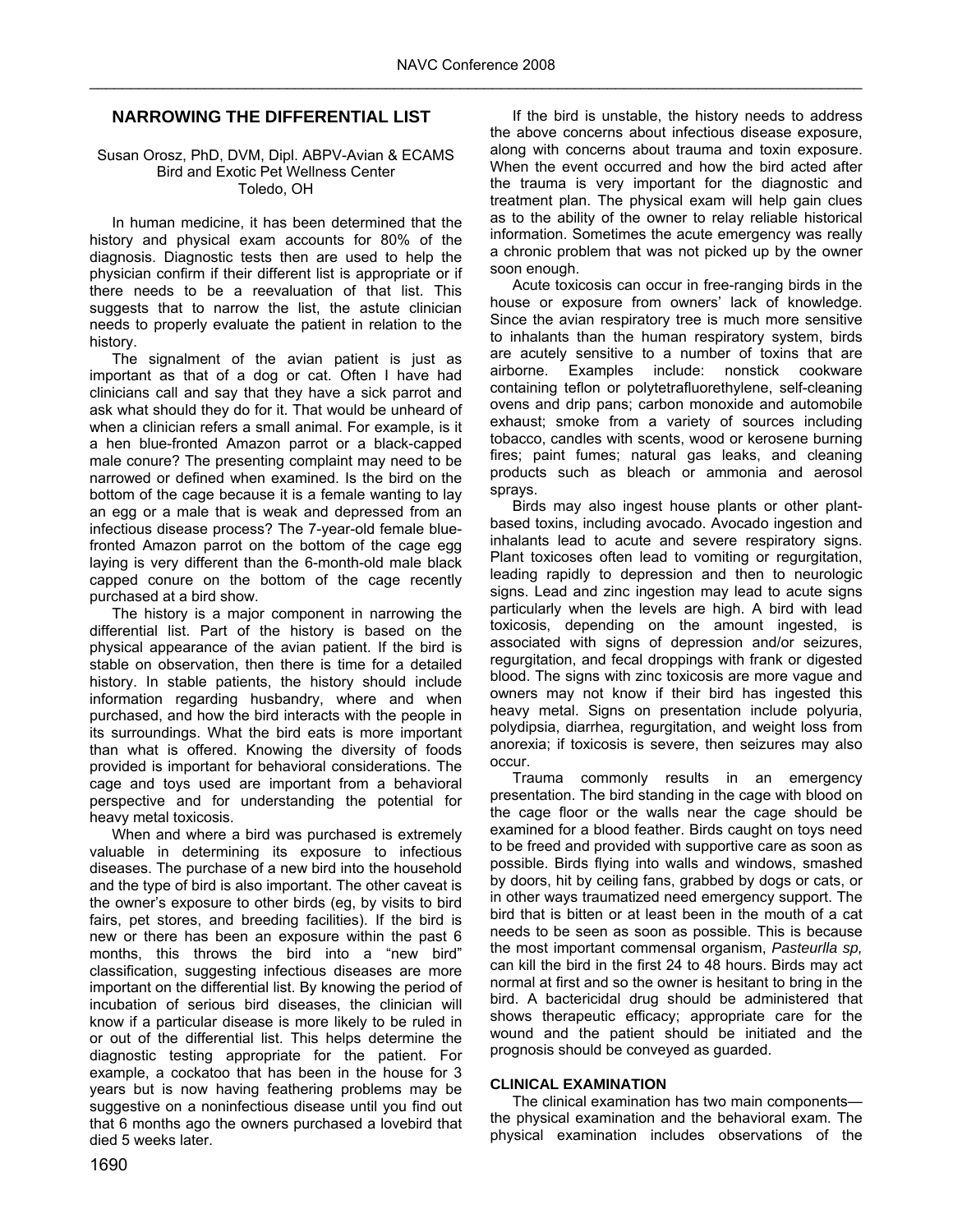patient and its interactions with its owner and palpation and auscultation of the patient. The second component associated with observations is the behavioral exam. To complete the behavioral exam, photos of the cage and the area where the bird lives are important, along with recordings of the behavior in its home environment. Observational skills often need to be sharpened, compared to those needed for a dog or cat. The signs of birds tend to be more subtle. This may result from their relationship in the food chain—psittacine birds are preyed upon by carnivorous species. They are also flock animals and to show signs suggestive of a problem would cause the flock to expel that bird, leading to its death.

# **Subtle Signs of Illness**

Getting the avian patient to the veterinarian early on in the course of the disease improves the prognosis. Owners should be taught to recognize subtle sign illness on their first appointment. These signs can be communicated through a handout, as well, but should be explained by the tech staff with emphasis by the veterinarian. Subtle signs of illness may include subtle changes in their appearance and posture along with changes in the quality and color of their feathers. The nares or nostrils may have material in them or wetness on the feathers surrounding them. There may be swellings of the head, or changes in breathing including abnormal sounds or the bird stops vocalizing. Any changes to the color or volume of the droppings, increased amounts of urine or changes in the amounts of food consumed or water drunk should be investigated. Behavior changes are cause for concern. Changes in the legs, feet or beak, increased size of an organ, changes in breathing should also be considered.

Clinicians presented with a bird should watch for these, along with dullness to the eyes, eyes sunken into the skull, indicating dehydration; swellings around the head, suggesting an upper respiratory tract infection or tumor; nasal discharge resulting from an upper respiratory tract infection; fluid, clear or purulent, above the nares or on the cranial margin of the carpus or the wrist on the wing; the bird rubbing its head to "wipe its nose" to clear discharge or to relieve pressure exerted in the sinuses; scratching at the nares or the side of the head frequently; sneezing often, particularly with a discharge; or feather loss around any part of the head, particularly the area around the nares or nostrils

# **Serious Signs of Illness**

Serious signs of illness include any of the following: eyes closed with long periods of sleepiness; drooping wing or wings; falling off the perch; noticeable and noisy breathing; vomiting/regurgitation; bird remaining on the bottom of the cage; fluffed and ruffled feathers; bird sitting horizontal posture on the perch; any abnormal posture; not vocalizing; not eating or drinking; tail bobbing with each breath; bleeding; soiled vent; standing on only one leg; open-mouthed breathing; or seizuring or any abnormal behavior.

# **EVALUATING CLINICAL SIGNS**

After the physical examination is complete, the clinician needs to determine the number of systems affected, the part(s) affected, and the extent. It should be decided if the symptoms are compatible with an infectious disease, trauma, or organ failure or altered function. If the bird is presented for a behavioral problem, is it exclusively behavioral or is there an organ system problem that results in the condition observed?

Recognizing patterns of disease is an important part of determining the differential list. Acutely infected birds have a normal pectoral muscle mass and their signs usually develop rapidly and are more severe than chronically infected patients. Chronically infected birds commonly have reduced pectoral mass, as they are often partially anorexic or cannot meet the metabolic demand of their disease process over a period of time. This is because birds undergo body plundering of their pectoral muscle mass to meet their metabolic needs. The protein from the muscle is converted to energy through gluconeogenesis. That is why it is important to palpate the pectoral muscle mass. Smaller birds will use their muscle mass for energy faster than larger birds but all will use their muscle mass as the medical condition drains the body of energy.

An example of using the signalment in relation to the physical exam findings is the following. You perform a physical exam on a pigeon and you find that the bird has normal pectoral muscle mass and is bright and alert with torticollis or infrequent neurologic signs—the differential list should include Paramyxovirus-1. Then you do a physical exam on an adult Amazon with neurologic signs. This bird is not bright and alert but fluffed and depressed. It also has increased respiratory effort with increased bronchovesicular sounds and watery diarrhea. The big differential that needs to be addressed is exotic Newcastle disease—another Paramyxovirus that is velogenic and reportable to state and federal agencies. The seriousness of this disease and its possible transmission to other birds places it a special category requiring a definitive diagnosis.

When signs are localized to a system, the diagnostic workup should focus on the common diseases affecting the system. Diagnostic tests need to be performed in order of the most critical for ruling in or out a disease for determining the diagnosis. The shotgun technique of running multiple blood tests and diagnostics does not work—birds have a small blood volume and are easily stressed. The maximum blood to be withdrawn should not exceed 1% of the body weight. A diagnostic plan needs to be developed and thought out before taking any samples. This reduces the need to pick the bird up a second time further adding to stress and causing untoward results. Remember that diagnostic tests help to rule in or out differentials and help to arrive at a diagnosis. It is important to always remember to treat the bird and not the lab results. Owners want answers at the least cost. If you are stumped, remember to refer the bird to another clinician with more experience or expertise or to call a colleague for advice. They may be able to think of something that you may have missed.